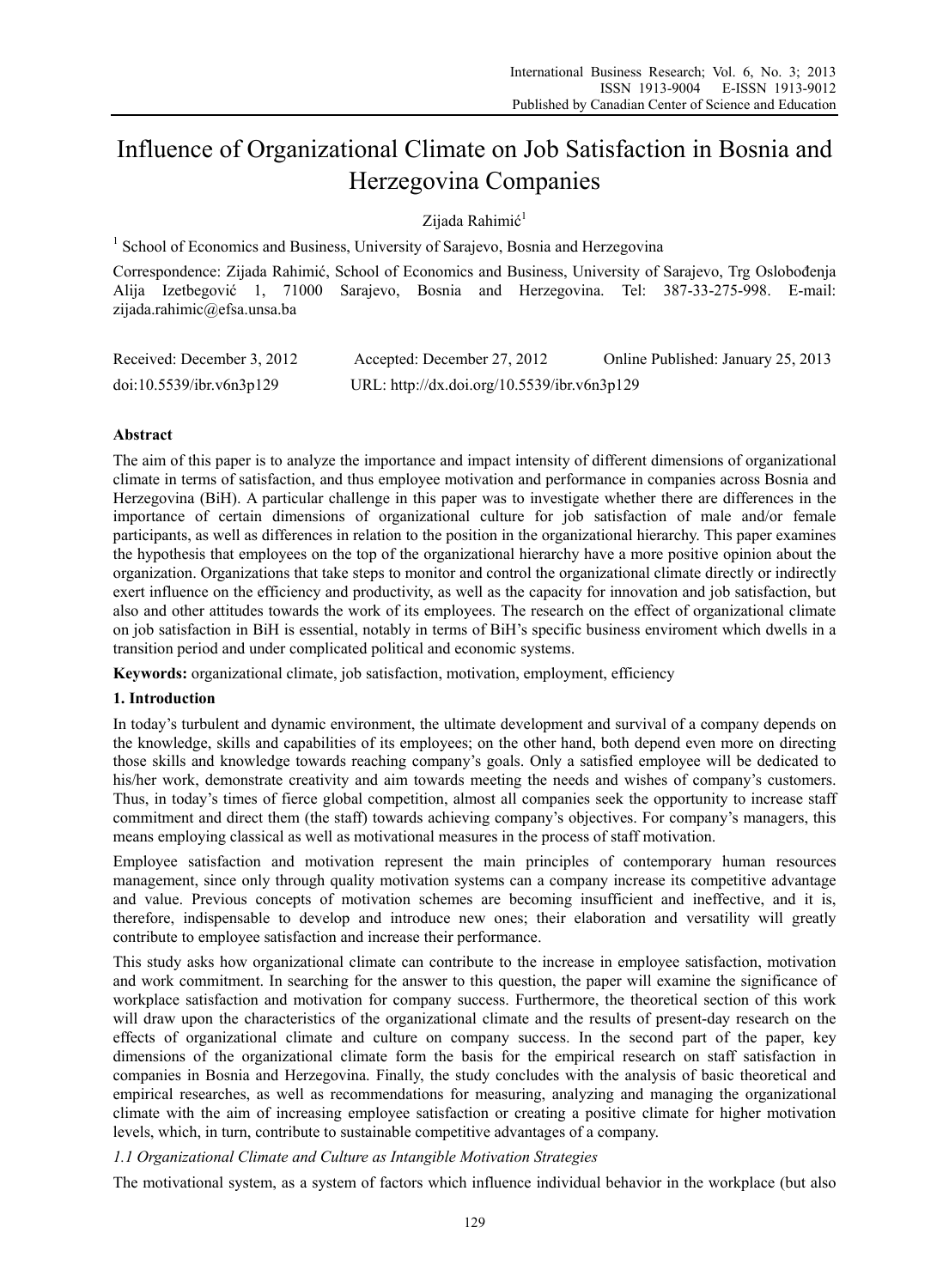outside), includes development and application of various motivation strategies used to reach individual and business goals. Hence, we can talk about material compensation on one hand, and non-material stimulation on the other. Material compensation is a relatively complex system of different motivation forms directed at assuring and ameliorating employees' financial situation. On the other hand, non-material stimulation aims at meeting employees' needs; here the reasoning is that the more of employees' needs are met, the bigger their motivation will be. Thus, with the aim of creating comprehensive motivation systems, companies can opt for the organizational culture, job design, management style, employee inclusion, flexible working hours, awards, performance reviews, staff training, career development plans, just to name a few (Rahimić, 2010). "There are many similarities between organizational climate and culture although a number of researches have considered and rejected the proposition that they are synonymous. Yet, because the two variables share a number of overlapping attributes the distance between culture and climate is perhaps not so great as first thought" (McMurraym, 2003, p. 2). Therefore, this part of the paper will focus on the terminology of organizational culture and climate. Company culture is the basic system of values which explains behavioral norms, ways of thinking and employee performance on all levels (within a company). Company culture is based on common beliefs, which significantly influence the process of thinking and acting, as well as employees' feelings; it also shows what a typical company really is, and is used by management and their associates as a sort of a mental map. Although, there is no single definition of culture, the analysis of many different definitions demonstrates several similarities. For example, according to Kroeber *et al.* (1952, p. 155) culture is "the configuration of learned behaviour"; Pettigrew (1979, p. 574) "Culture is the system of such publicly and collectively accepted meanings operating for a given group at a given time" and according to Schein (1983, p. 14) "Organizational culture, then, is the pattern of basic assumptions that a given group has invented, discovered, or developed in learning to cope with its problems of external adaptation and internal integration – a pattern of assumptions that has worked well enough to be considered valid and, therefore, to be taught to new members as the correct way to perceive, think, and feel in relation to those problems". Armstrong (1990) outlines three basic elements of organizational culture, including: organizational values, organizational climate and management style. In simple terms, organizational climate can be considered as an integral part of the working milieu, which, in turn, is the consequence of organizational culture (manifestation of values, norms, opinions and beliefs, customs and rituals, language and symbols) (Buble, 2010, p. 208). "Climate is the sum of the effects of culture as perceived by the individual" (Gray, 2001, p. 105). "Organizational climate has been defined as employees´ perceptions of the events, practices, and procedures and the kinds of behaviors that are rewarded, supported and expected. Organizational climate therefore deals with the perceptions of employees regarding important work-related aspects of the organizations values. Organizational climate has been demonstrated to have a strong influence on individual and group behavior within an organization" (Wei & Morgan, 2004, p. 378).

Among the authors who defined organizational climate, there is no single agreement regarding its conceptual classification. Two basic approaches to the definition of organizational climate exist: the objective and the realist approach which argue that, objectively, climate exists as part of organizational reality, and that subjectively climate is defined according to individual perception of organization's members, which are, in turn, influenced by the effects of organization's characteristics and individuals. Previous research on organizational climate describes it as an objective characteristic of an organization (James & Jones, 1974, Forehand & Gilmer, 1964; …), while modern-day studies define it as a set of opinions, feelings and behaviors which characterize each company (Schneider & Hall, 1972; James & Sells, 1981; …). In this work, organizational climate is observed as a reflex on perception and descriptive believes about the organizational environment.

Organizational climate has a long history in the field of industrial and organizational psychology. It was in the 1920s, as part of the Human Relations movement, that programs for maintaining good interpersonal relationships and creating positive working climate were created. Organizational climate was first mentioned in 1939 (Lewin, Leppitt and White), while organizational climate is mentioned in Petigrew's article from 1979. Many scientists and consultants researched the concept of organizational culture, notably during the time of hardships, when companies confronted external crisis or made management errors. Since then, many scientists and consultants worked on the issue of organizational culture, but did so mainly during times of extreme crisis and management errors. Hence, during the economic crisis in the mid-1970s and the beginning of 1980s, many published works made a connection between the cultural aspects of a company and its success. During this period, Western companies were surmounted by ambitious Japanese competitors, who introduced new production methods. Moreover, their unusual company culture continued to set new productivity records. McKinsey consultants, Tom Peters and Robert Waterman, did an intensive research on Japanese challenges. During the 1970s, these researches resulted in the establishment of the so called "7-S Model". The central variables of the "7-S Model" were precisely the common values of two distinct company cultures (Peters & Waterman, 2000). The differences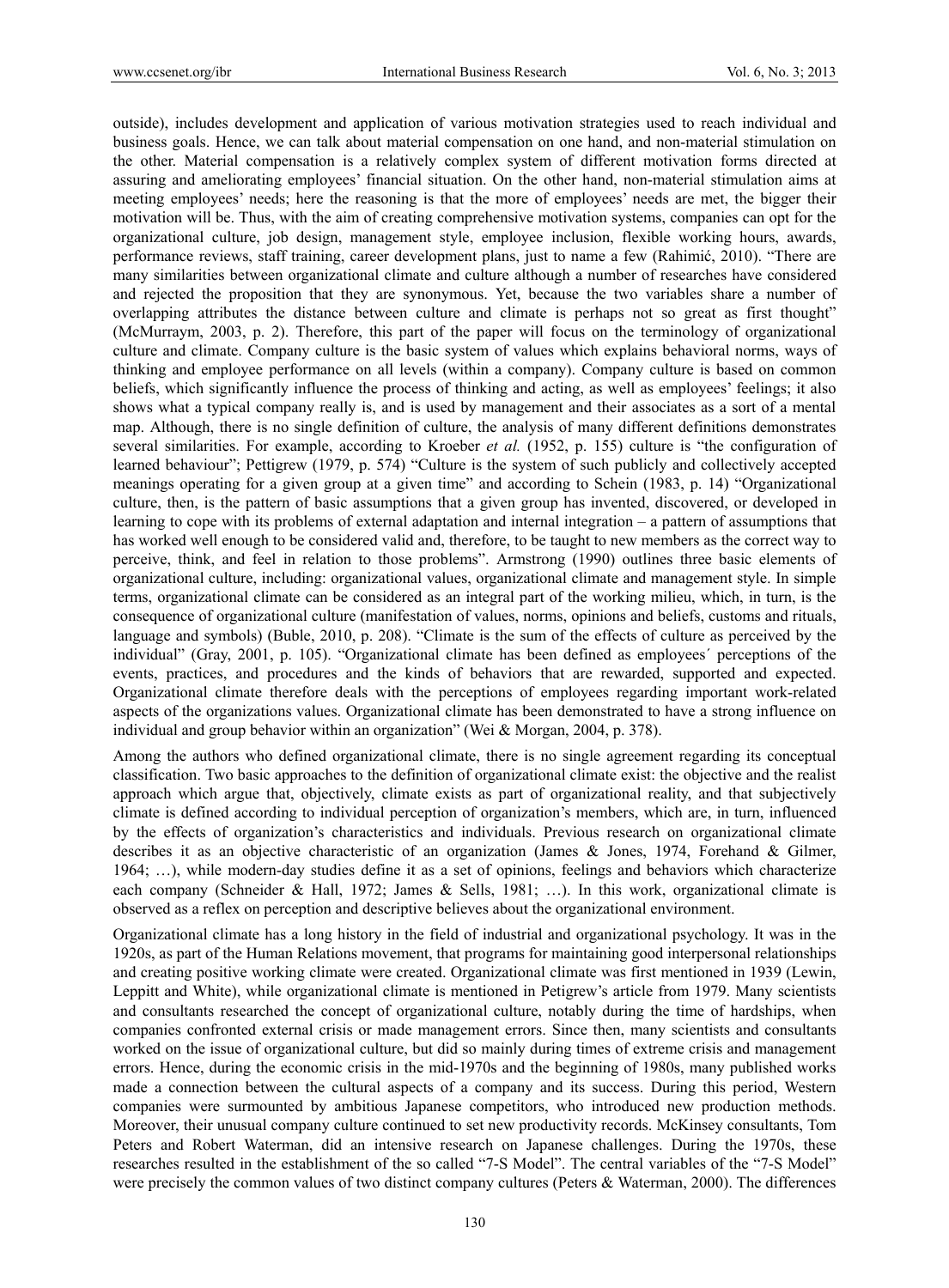between American and Japanese company cultures were also studied by an American management professor, William G. Ouchi. He published his research results in 1981, in a book entitled "Theory Z: How American Management Can Meet the Japanese Challenge?"

An important scientific contribution on the subject was also made by a Dutch scientist, Geert Hofstede. At the beginning of 1980s he published the results of his research conducted between 1967 and 1978 at the IBM. The research included 116.000 associates and managers on all levels. Hofstede showed that there are national and regional cultural groups which influence managers' behavior, as well as the entire process of company organization and management. According to Hofstede, the values that form the basis of a particular culture remain invisible and unknown. Organizational psychologist Edgar Schein of the Massachusetts Institute of Technology shares Hofstede's opinion. He divides company culture into three different levels: artifacts (i.e. visible processes and structure), values and understandings. In his works published between 2003 and 2006 he shows that company rituals, logos and trademarks are visible and easy to change. However, perceptions which form the basis of all values are invisible, hard to reach and difficult to change. At the beginning of 2000s, Schein's model was expanded by Sonja Sackmann, a Professor of organizational psychology from Munich. She went on by establishing additional categories: behavioral norms and values (accepted and demonstrated). It is exactly these behavioral norms, values and understandings that significantly determine the type of communication, problem solving, decision-making, conflict management, learning processes and motivation (Leitl & Sackmann, 2010). Taking into account the definition and characteristics of organizational climate, one can say that organizational climate, directly or indirectly, influences productivity, innovation and employee satisfaction.

#### *1.2 The Significance of Organizational Climate and Culture for Company Success*

Climate significantly influences organizational and psychological processes of communication, problem solving, learning, motivation, efficiency and productivity of an organization, as well as innovation and job satisfaction. Therefore, climate is becoming the focus of organizational experts, notably because of a growing number of empirical data that proves the fact that good organizational climate boosts productivity and efficiency and increases employee satisfaction. Numerous researches are trying to examine the relationship between organizational climate and company success. In 1973, Pritchard and Karisick proved that climate is connected to departmental success (within a company), as well as to employee satisfaction. Ekvall (1987) refers to his earlier research in which climate of a successful department was characterized by higher scores in the following dimensions: challenge, support of new ideas, freedom and dynamics, and trust/openness. Patterson *et al.* (2004) confirmed a positive correlation of several aspects (i.e. concern about employee's well-being) of climate and company productivity on a sample of 42 companies. Research studies conducted by Rose *et al.* (2002 and 2004) show a strong bond between organizational climate and employee reaction to commitment and organizational process, as well as their attitudes towards apsentism. Through her research, Heidi Bushel (2007) came to a conclusion that the organizational climate model by Hart *et al.* (1996) explains around 16% of one-day sick leaves and 10% of various other absences. Other studies support the relationship between organizational climate and many other factors, such as job satisfaction, health, creativity, innovation and change. Jaeger, Bedell and Mumford (2007) assessed the relationship between climate and creativity.

The failure of many re-engineering processes that occurred in the 1990s can be explained by company's insufficient organizational culture. Hence, numerous scientific researches were conducted, all with the purpose of confirming the relationship between company culture and success. In 1992, two Harvard professors, John Kotter and Jim Heskett presented the results of an 11 year annual comparison between more successful and less successful companies. They showed that firms with strong company culture (concentrated on buyers, business partners, management and owners) can increase their profits by 56%, while companies with weak company culture can augment their earnings only by 1 %. Furthermore, the research initiated by the Bundesministerium fuer Arbeit und Soziales (German Ministry of Labor and Social Issues) showed that a combination of cultural dimensions (identification, team orientation, career development support, fair employee relations and ability to reorganize) can explain up to 31% of company's financial success. Here, culture notably influences the process of hiring associates, innovation levels and subjective feelings of stress. The reasons for which highly qualified workers leave the company are also connected to company culture, up to 32% (Leitl & Sackmann, 2010, p. 39).

Regardless of research results, the top company management did not pay a lot of attention to this issue; in turn, decisions were made on the basis of quantitative indicators. Today, the situation is different. According to the research conducted in Germany in 2009, out of 157 managers, 45% stated that company culture is *very* important for success, while 24% said that it is extremely important for success. It is believed that these different views are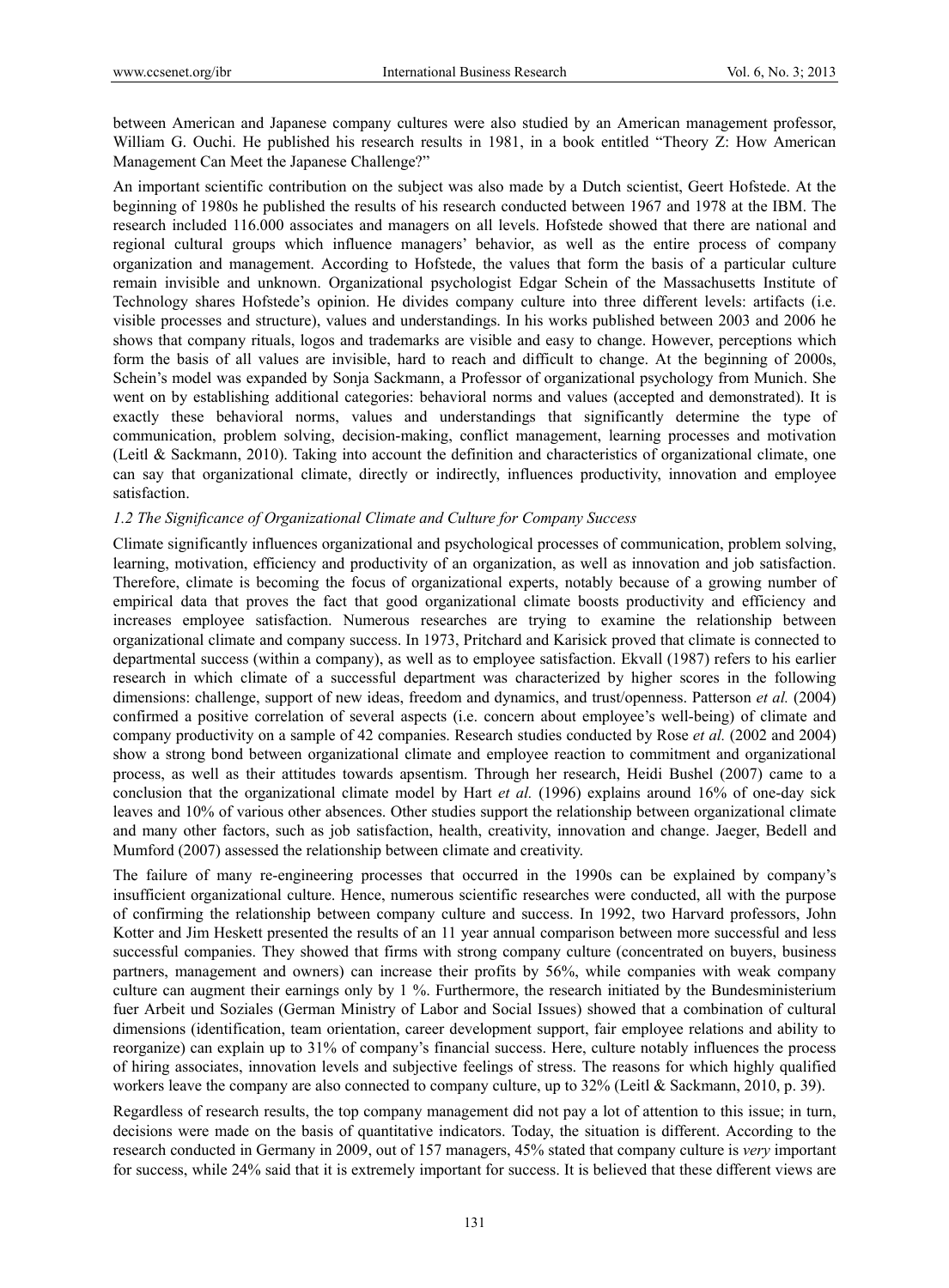influenced by rapid economic crisis. Moreover, the data shows that company culture, despite financial and economic crisis, can be viewed as an essential (basic) success factor, and maybe even more so than before (Leitl & Sackmann, 2010, pp. 40-41). The significance of company culture will increase in the future. The increased importance of company culture rests on the fact that organizational cultures cannot be copied, because they are invisible and deeply imbedded into company's structure. Hence, the comparison between company's own culture and the culture of its competitors is difficult to make. When comparing two distinct company cultures, it is possible to use information such as: the operative way of workers' behavior, workplace equipment, stories and anecdotes about the company, etc. However, it is important to note that this process must be continuous. If results show that company culture of a certain firm is stronger and deeper in comparison to its competitors and field average, then this will indicate future flexible accommodation to changes on behalf of those competitors. It is only through positive measures that help shape knowledge and motivation that company culture contributes to its competitiveness.

Managers can influence organizational climate in short and medium terms, but only when climate changes in the long run does culture change as well (usually in the period of five years). Therefore, in the short and medium run (up to five years) management might deal with organizational climate (and indirectly also culture), which is, in fact, the main factor of efficiency. The work of the management is directly aimed at climate, and indirectly also at culture, because through influencing climate (which is closely linked to success and satisfaction), they can also influence culture.

### **2. Empirical Research on Organizational Climate and Job Satisfaction in Companies in Bosnia and Herzegovina**

Organizational climate can be measured by a number of objective and subjective indicators. Previous research on organizational climate describes it as an objective characteristic of an organization, while modern-day studies define it as a set of opinions, feelings and behaviors which characterize each company. The distinction between objective and subjective measures is mirrored in the two theoretical approaches to the definition of organizational climate (Ekvall, 1987). In this work, organizational climate is observed as a reflex on perception and descriptive believes on organizational environment (ambiance). The purpose of this study was to analyze the significance and the intensity of various dimensions of organizational climate on job satisfaction and employee motivation. Through data analysis, this work examines the hypothesis that employees on the top of the organizational hierarchy have a more positive opinion about the organization. Employee opinion could be considered a significant guideline to company managers in Bosnia and Herzegovina, notably in the process of decision-making and strategic planning, but most importantly during changes in business policies and creation of future plans in regards to human resource management.

#### *2.1 Sample Group*

This research encompassed 111 employees from production oriented companies and different industrial sectors: food, textile, wood and machine industries. These industries are traditional and typical for Bosnia and Herzegovina. The research was conducted through surveys, using random sampling method. In the first part of the survey, the examinees provided some general data on gender, age, education level and their position within the company, while the second part of the survey dealt with different dimensions of organizational climate (statements which describe different situations in the organization – events, conduct, rules, relations). The third part of the questionnaire examined employee satisfaction in terms of the existing motivational factors in their respective companies. The answers were ranked on a scale from 1 to 5, with a higher number denoting a higher level of agreement with a certain statement.

The sample group is dominated by males (75%), which can be explained by looking at companies' activities and the field in which they operate (industrial). Women were represented by only 39.20%, which indicates lower female presence in the organizational structure. More specifically, in the food industry there were 35.40% females, while they were represented by 68.8% in the textile, 13.53% in the wood and 16.77% in the machine industries. Moreover, high unemployment rates among women in Bosnia and Herzegovina is a significant problem and a topic of many discussions, roundtables and NGO activities (Statistical Yearbook, 2011, pp. 108-112). When looking at education levels, the highest number of employees are skilled workers (44%) and highly-skilled/secondary education workers (35%), followed by employees with university degrees or two years of secondary education (10%), and lastly semi-skilled workers (1%). The highest number of examinees is employed in the production sector (87%), followed by administration (11%) and management (2%). The sample group is heterogeneous according to education levels (see Table 1). The following table also shows the examinees' position in the organizational hierarchy.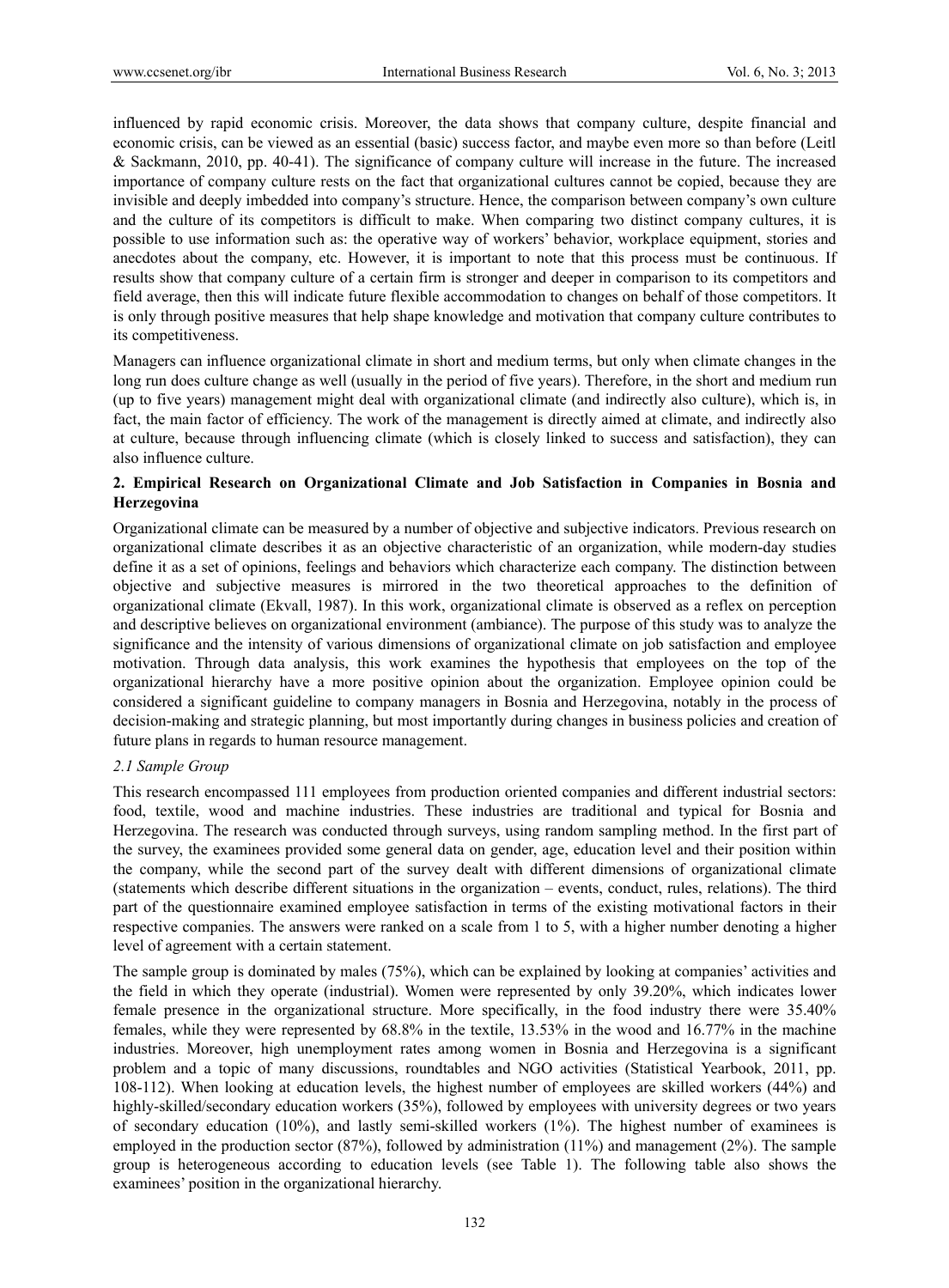| <b>Educational Level</b>                        | Percentage | Position held within the company | Percentage |
|-------------------------------------------------|------------|----------------------------------|------------|
| Semi-skilled and 2 years of secondary education | 11%        | Production worker                | 87%        |
| Skilled worker                                  | 44%        | Administration                   | 11%        |
| Highly-skilled worker and secondary education   | 35%        | Management                       | $2\%$      |
| University education                            | 10%        |                                  |            |

Table 1. Educational level and examinees' position in organization

Source: Authors' calculation.

Age structure is the following: 1% up to 20 years, 38% between 21 and 30 years, 19% of employees aged between 31 and 40 years. A significant number of employees, or more precisely 34% are between 42-50 years of age while 51 years and over was represented 8% of associate-respondents.

#### *2.2 Key Characteristics of the Organizational Climate of Companies in Bosnia and Herzegovina*

The intention was to measure the organizational climate according to 24 criteria, or, more precisely, 24 statements. The basis for defining the criteria of this study lies in a specific way of looking at the organizational culture, which represents a reflection on the perception and descriptive beliefs of the employees regarding the atmosphere in their companies. In testing the organizational climate, the following categories were taken into consideration: perception on the quality of work, products and services, sense of belonging to the organization, structural organization, way of management, company's presence and awareness about its existence, company's aims and visions, communication and information, interpersonal relations, employee qualifications, possibilities for additional education, awards and motivation. For every answer (statement) we counted the average and standard deviation, which shows single answers that depart from the average. The lower the standard deviation the more similar answers were recorded among the examinees (more homogenous answers).

| No  | Dimension                                                                                  | Average | Stand. dev. |
|-----|--------------------------------------------------------------------------------------------|---------|-------------|
| 1.  | I feel responsible for the quality of my work                                              | 4.712   | 0.706       |
| 2.  | My department has a clear set of standards and quality goals                               | 4.229   | 1.094       |
| 3.  | I am aware of the fact that changes in the organization are important                      | 4.153   | 1.105       |
| 4.  | I am ready to take the risk of introducing my own initiatives and innovations              | 4.084   | 1.175       |
| 5.  | Our organization has relatively high expectations in regards to work success               | 3.936   | 1.219       |
| 6.  | Good work results are readily noticed and awarded                                          | 2.883   | 3.204       |
| 7.  | Outside of work, I speak positively of my organization                                     | 3.811   | 1.311       |
| 8.  | In case my salary was lowered due to business problems, I would not leave the organization | 3.398   | 1.472       |
| 9.  | The organization offers good training which I need to successfully complete my tasks       | 3.306   | 1.256       |
| 10. | The training system is good                                                                | 3.135   | 1.338       |
| 11. | We cooperate very well in our organization                                                 | 3.523   | 1.174       |
| 12. | I help other people                                                                        | 4.477   | 0.903       |
| 13. | I accept my organization's goals as if they were my own                                    | 4.382   | 0.938       |
| 14. | Policies and goals of my organization are clear to me                                      | 3.706   | 1.328       |
| 15. | I have a clear picture of what is expected of me                                           | 4.367   | 1.094       |
| 16. | My tasks and responsibilities are clearly defined                                          | 4.139   | 1.063       |
| 17. | My seniors discuss my performance with me                                                  | 2.972   | 1.494       |
| 18. | My seniors accept argumented objections regarding their work                               | 2.727   | 1.387       |
| 19. | The organization adequately forwards information                                           | 3.315   | 1.307       |
| 20. | I feel responsible for providing information in a timely manner, but also receiving it     | 3.955   | 1.176       |
| 21. | Career advancement criteria is clear to me                                                 | 3.227   | 1.463       |
| 22. | I have equal opportunities for advancement on all levels                                   | 2.881   | 1.419       |
| 23. | Underperformance and weak results are reprimanded                                          | 3.455   | 1.482       |
| 24. | Employees who have more responsibilities are awarded more often                            | 2.216   | 1.391       |
|     | Organizational climate                                                                     | 3.652   | 0.830       |

Table 2. Descriptive statistics for the analyzed dimensions and derived constructs

Source: Authors' calculation.

The highest average grade was given to the statement that affirms the responsibility of employees for the quality of their work (4.712). The clarity of company's goals is also notable – "I have a clear picture of what is expected of me" – (4.367). An important factor in reaching company's objectives is certainly mirrored in the statement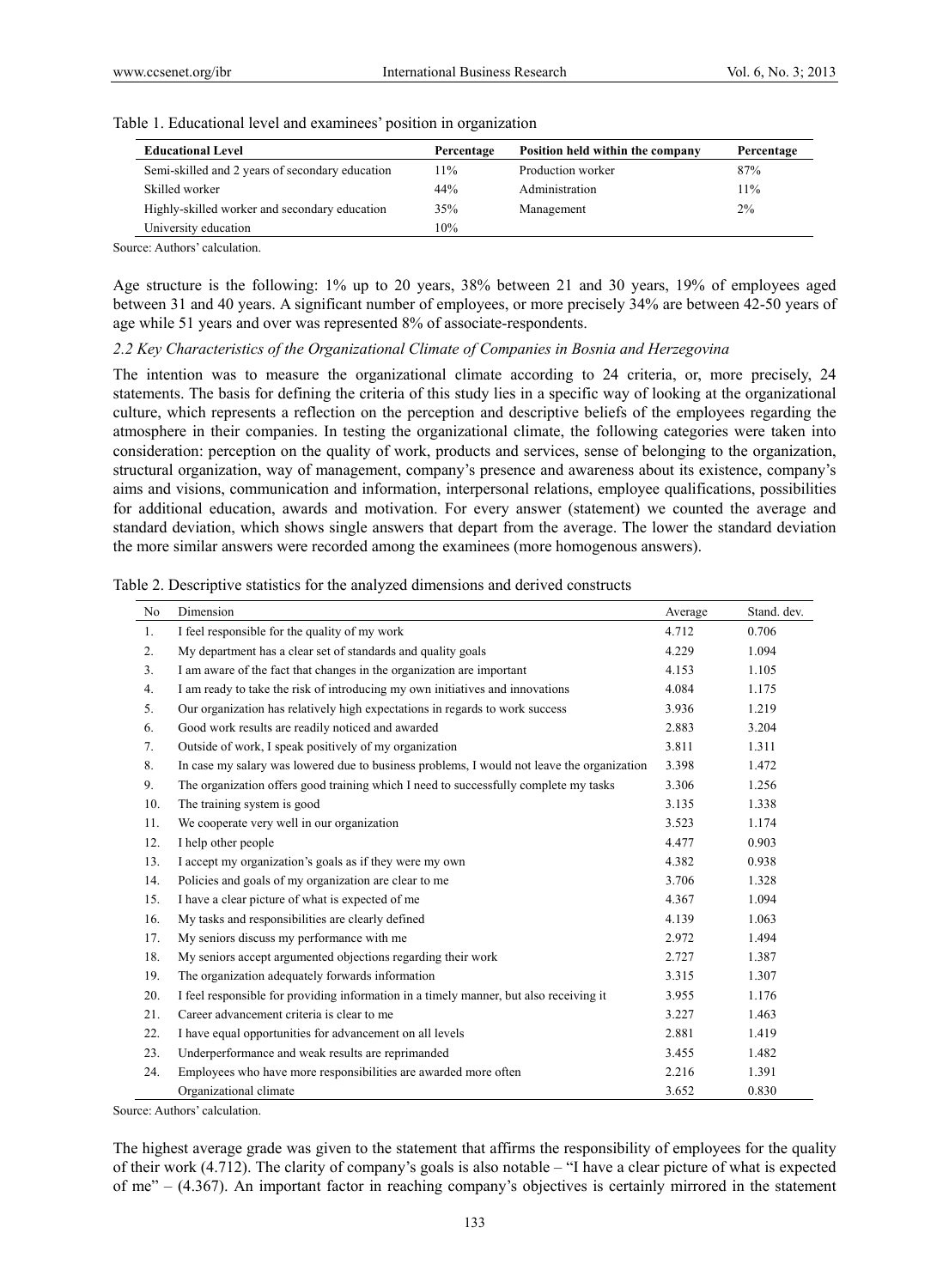that employees accept their company's standards as their own (4.367), that they have clear expectations of their work (4.367), as well as that their department has a clear set of standards and quality goals (4.229).

Statements which relate to work results and "employee-manager" relations are especially alarming. The statement "good work results are readily noticed and awarded" received a low grade of 2.883. However, the standard deviation of 3.204 shows that there are significant deviations in employees' opinions. The lowest average grades were given to the following statements: I discuss my performance with my seniors (2.727), I have equal opportunities for advancement on all levels (2.881), and employees who have more responsibilities are awarded more often (2.216).

In order to review the methods and group affinity of the above statements, a factor analysis was conducted. The adequacy of using factor analysis was verified through the use of sample correlation matrix (Table 3). Considering the fact that in the correlation matrix each dimension is emphasized by at least one coefficient which is higher than 0.3, the use of factor analysis is justified. The method of factor analysis which is used represents the analysis main components.

| Component | Total | % Variants | Cumulative % |  |
|-----------|-------|------------|--------------|--|
|           | 6.309 | 26.286     | 26.286       |  |
|           | 6.003 | 25.012     | 51.298       |  |
|           | 1.679 | 6.997      | 58.296       |  |
|           | 1.605 | 6.690      | 64.985       |  |

Table 3. Model with extracted factors – with rotation

Source: Authors' calculation.

The achieved solution explained 64.985% of the overall variability. This is acceptable, since the bottom border of acceptance cumulates to 50-60% of the variance explained by the resulting factors. In the rotated solution, four factors satisfy both criteria: the inherent value and the percentage of the overall variant. The first factor explains 26.29% of the overall variability between variants, the second factor justifies 25.01%, the third one clarifies 7.0 %, and lastly the fourth one accounts for 6.69% of the overall variant (Table 4).

| Table 4. Overview of the four identified groups of factors |  |  |  |
|------------------------------------------------------------|--|--|--|
|                                                            |  |  |  |

- Underperformance and weak results are reprimanded

Source: Authors' calculation.

| 1st group of factors:                                                  | 2nd group of factors:                                       |  |  |  |  |
|------------------------------------------------------------------------|-------------------------------------------------------------|--|--|--|--|
| Individual responsibility for the quality of work performance,         | Job qualifications, career advancement and conversation     |  |  |  |  |
| support for change, and acceptance and goal reaching                   | about work efficiency                                       |  |  |  |  |
| - I feel responsible for the quality of my work.                       | - The organization offers good training which I need to     |  |  |  |  |
| - My department has a clear set of standards and quality goals.        | successfully complete my tasks.                             |  |  |  |  |
| - I am aware of the fact that changes in the organization are          | - The training system is good.                              |  |  |  |  |
| important.                                                             | - We cooperate very well in our organization.               |  |  |  |  |
| - I am ready to take the risk of introducing my own initiatives and    | - My seniors discuss my performance with me.                |  |  |  |  |
| innovations.                                                           | - My seniors accept argumented objections regarding their   |  |  |  |  |
| - Our organization has relatively high expectations in regards to      | work.                                                       |  |  |  |  |
| work success.                                                          | - The organization adequately forwards information.         |  |  |  |  |
| - I help other people.                                                 | - Career advancement criteria is clear to me.               |  |  |  |  |
| - I accept my organization's goals as if they were my own.             | - I have equal opportunities for advancement on all levels. |  |  |  |  |
| - Policies and goals of my organization are clear to me.               | - Employees who have more responsibilities are awarded more |  |  |  |  |
| - I have a clear picture of what is expected of me.                    | often.                                                      |  |  |  |  |
| - My tasks and responsibilities are clearly defined.                   |                                                             |  |  |  |  |
| - I feel responsible for providing information in a timely manner, but |                                                             |  |  |  |  |
| also receiving it.                                                     |                                                             |  |  |  |  |
| 3rd group of factors:                                                  | 4th group of factors:                                       |  |  |  |  |
| Loyalty                                                                | Factors of compliments and positive attitudes               |  |  |  |  |
| - In case my salary was lowered due to business problems, I would      | - Good work results are readily noticed and awarded         |  |  |  |  |
| not leave the organization                                             | - Outside of my workplace, I speak positively of my         |  |  |  |  |

It is obvious that the factor analysis is a very useful multivariational statistical technique used to effectively

organization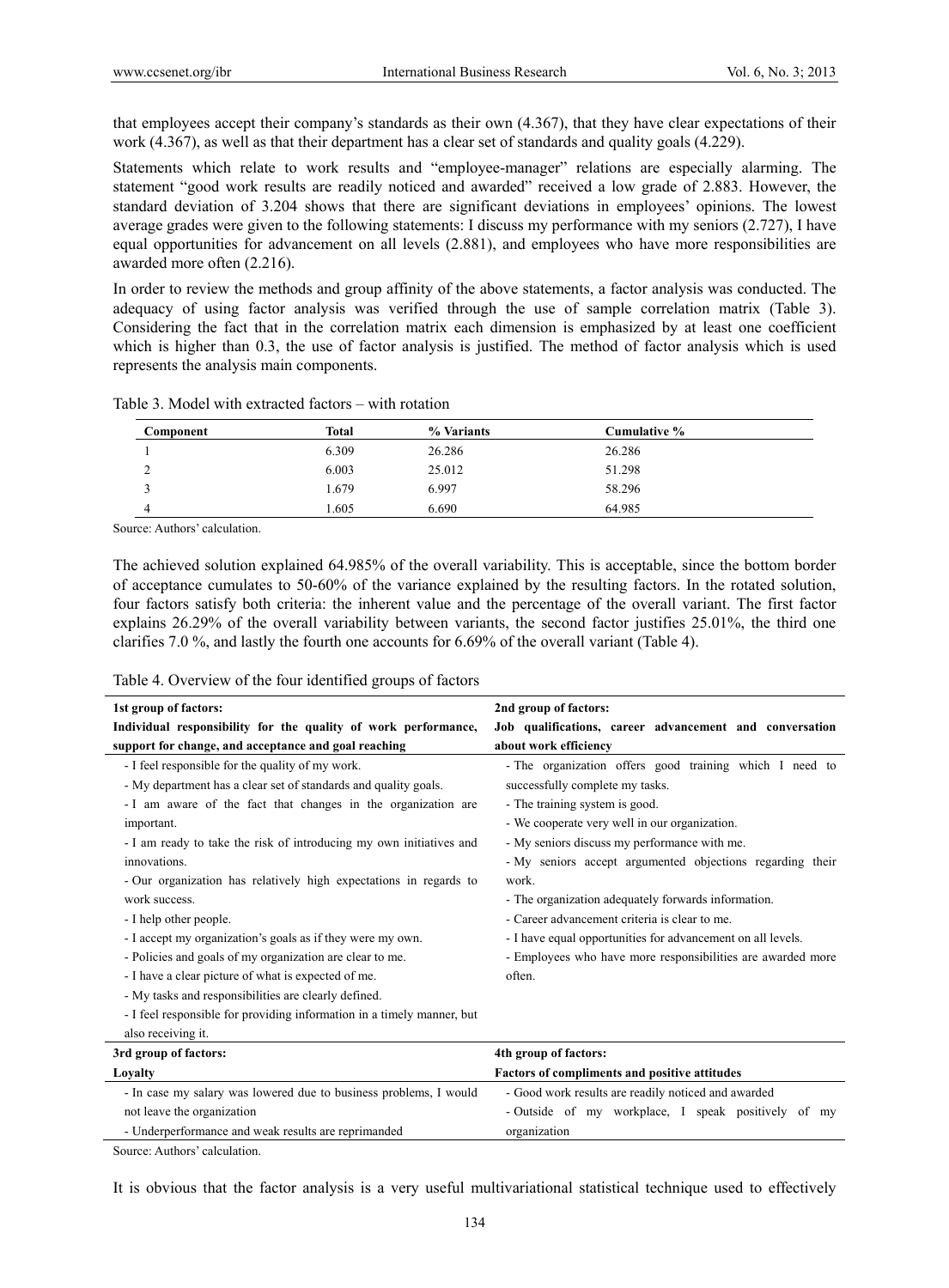extract information from large databases, or when analyzing multiple factors. Also, this technique demonstrates interesting relations, which might not be obvious from analyzing raw data or even the correlation matrix.

Alongside the analysis of key characteristics of the organizational climate, a special challenge was to evaluate the opinions of different categories of examinees, or better their vision of the work environment. In order to test the differences between median values of male and female opinion, the Mann-Whitney test was used, since the distribution of the analyzed variable does not meet the "normality" condition. The value of "P", together with appropriate statistical tests, is considered statistically important or significant if it is lower than 0.05, since tests are done with first level mistakes of 5%, or 95% significance. In this case, the hypothesis that the observed sample or groups are statistically significantly different is accepted.

When comparing the answers given by males and females, there is a significant difference only in relevance only to the statement: "policies and goals of my organization are clear to me" (z (Note 1) = -2.325, p=0.02>0.05). According to this dimension, the male population gave an average grade of 3.83, while females marked it significantly lower, with only 2.7. This grade creates a need for an additional question that could be researched in the future, and that is the participation of female population in decision-making and goal-setting procedures, as well as career advancement and development opportunities offered to them.

Unlike the similar results given by males and females, the views on organizational climate are quite dispersed on different organizational levels.

| Statistical parameters           | N  | Average    | Stand. | N  | Average        | Stand. | N | Average    | chi-squared | P     |
|----------------------------------|----|------------|--------|----|----------------|--------|---|------------|-------------|-------|
|                                  |    |            | dev.   |    |                | dev.   |   |            | (Note 2)    | Value |
| <b>Organizational level</b>      |    | Production |        |    | Administration |        |   | Management |             |       |
| The training system is good      | 95 | 3.042      | 1.352  | 12 | 4.000          | 0.739  |   | 5.000      | 7.564       | 0.023 |
| My tasks and responsibilities    | 92 | 4.207      | 1.075  | 12 | 3.583          | 0.900  |   | 4.000      | 6.054       | 0.048 |
| are clearly defined              |    |            |        |    |                |        |   |            |             |       |
| I discuss my performance with    | 92 | 2.761      | 1.448  | 12 | 4.500          | 0.798  |   | 5.000      | 16.915      | 0.000 |
| my seniors                       |    |            |        |    |                |        |   |            |             |       |
| My seniors accept argumented     | 94 | 2.521      | 1.334  | 12 | 4.167          | 0.718  | 1 | 5.000      | 17.115      | 0.000 |
| objections regarding their work  |    |            |        |    |                |        |   |            |             |       |
| The organization adequately      | 95 | 3.211      | 1.352  | 12 | 4.083          | 0.669  | 1 | 5.000      | 6.471       | 0.039 |
| forwards information             |    |            |        |    |                |        |   |            |             |       |
| I feel responsible for providing | 94 | 3.840      | 1.212  | 12 | 4.750          | 0.452  |   | 5.000      | 7.940       | 0.019 |
| information<br>in<br>timely<br>a |    |            |        |    |                |        |   |            |             |       |
| manner, but also receiving it    |    |            |        |    |                |        |   |            |             |       |

Table 5. Overview of organizational climate at different organizational levels

Source: Authors' calculation.

Through the analysis of these data, a significant difference in marks given by production workers and management (administration and management) was noticed. Therefore, companies in Bosnia and Herzegovina also confirmed that organizational climate is graded differently, more precisely according to the level of organizational status. The higher the status of an employee in the organizational hierarchy, the more positive their opinion about the organization (3.5:4.3). This result confirms the initial hypothesis. The original dimensions in which there is a significant statistical difference between the grades given by different organizational levels are illustrated in table 2. (see no: 10, 16, 17, 18, 19 and 20). Out of 24 statements concerning organizational climate, six (6) demonstrate significant deviations in terms of opinions given by employees from different categories. According to Kruskal-Wallis non-parametric test, the value of  $n$ " is lower than 0.05, which means that there is a significant difference in grades given by production workers, administration and management. All the other criteria (out of 24 total) received similar grades, and there are no considerable deviations. Therefore, it is obvious that the highest grades were given by those employed in the management, followed by administration workers, while the lowest grades were given by those employed in the production sector. It is interesting to note that production workers consider their work duties to be clearly defined. However, this is not the case with administration workers. This means that employees in the administrative sector do not have clear work guidelines, nor do they know what is expected of them. In the future, this could be a signal to company's management, which would certainly help in defining specific work tasks, notably in the process of workplace systematization and hiring.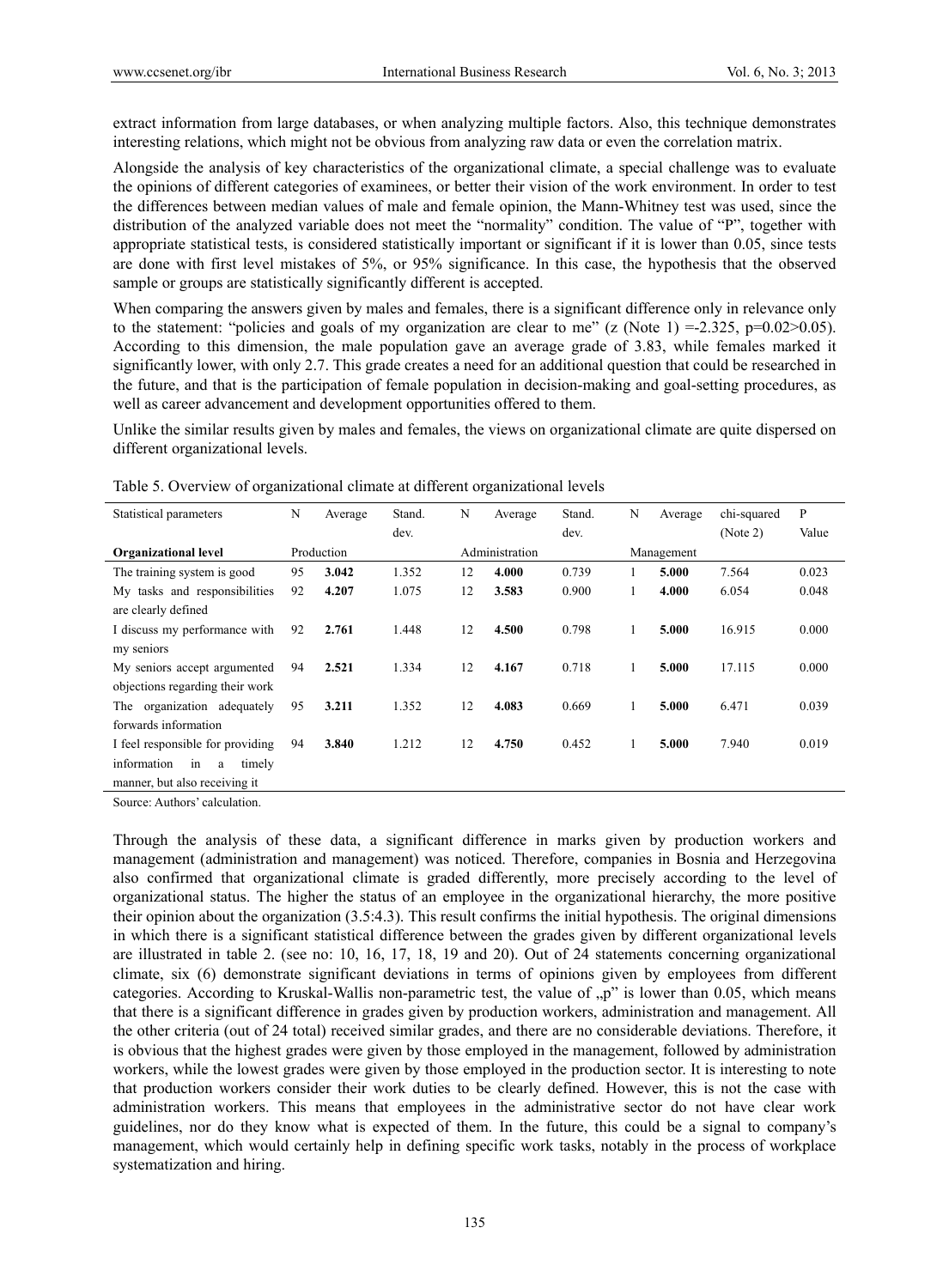When it comes to "employee-manager" relations, the lowest grade was given by production workers. The statement "I discuss my performance with my seniors" received only 2.761 from production workers, 4.5 by administrative workers and an amazing 5.0 by management. Since only one examinee came from top management, the analysis of his grade is irrelevant, but it is interesting for the discussion. An even lower grade was given by production workers for the statement "My seniors accept argumented objections regarding their work" (2.521), while the administration graded this statement with 4.167. These grades demonstrate the existence of significant setbacks in the system of appraisal and assessment of employees, as the central activity of human resource management. The perceptions about the quality of communication also differ, based on the status in the organizational hierarchy. The average mark for the statement "the organization adequately forwards information" was 3.211 as graded by production workers, 4.083 by the administration and 5.0 by the management. This data shows that one-way, top-bottom communication is predominant. If we consider the fact that communication is the "bloodstream of every organization" and that in today's dynamic and unpredictable environment it is impossible "not to communicate", then we should give special attention to analyzing and improving communication in companies across Bosnia and Herzegovina. Training activities, as well as enhancement of communication skills of top management employees should be undertaken.

The goal of this research was to, aside from organizational climate, test the employee satisfaction. This study is just a part of a broader research, which alongside organizational climate also examined the levels of employee satisfaction. The following categories were measured: satisfaction with the co-workers, job security, workplace, working hours, senior management, training possibilities, status in the organizational hierarchy, management, workplace conditions, promotion possibilities and salary (Table 6).

| No.              | Dimension                                                                 | Average | Stand, dev. |
|------------------|---------------------------------------------------------------------------|---------|-------------|
| 1.               | I am satisfied with my co-workers                                         | 3.766   | 1.191       |
| 2.               | I am satisfied with a secure workplace                                    | 4.207   | 1.184       |
| 3.               | I am satisfied with the workplace                                         | 3.757   | 1.491       |
| $\overline{4}$ . | I am satisfied with work hours                                            | 4.092   | 1.266       |
| 5.               | I am satisfied with my seniors                                            | 3.405   | 1.404       |
| 6.               | I am satisfied with qualification opportunities                           | 3.450   | 1.319       |
| 7.               | I am satisfied with my status in the organization                         | 3.333   | 1.337       |
| 8.               | I am satisfied with organization's management                             | 3.275   | 1.433       |
| 9.               | I am satisfied with work conditions (equipment, space, security measures) | 4.118   | 1.269       |
| 10.              | I am satisfied with advancement opportunities                             | 2.937   | 1.509       |
| 11.              | I am satisfied with my salary                                             | 2.582   | 1.323       |
|                  | Employee satisfaction                                                     | 3.538   | 1.029       |

Table 6. Descriptive statistics for the analyzed dimensions and derived constructs

Source: Authors' calculation.

The employees are concerned with job security (4.207), which is understandable considering high unemployment rates in Bosnia and Herzegovina, as well as recession. They are also satisfied with work conditions and working hours, while they are least satisfied with their salaries (2.582) and career advancement opportunities (2.937). The comparison between the average grade given to organizational climate (3.652) and employee satisfaction (3.538) was made using the non-parametric Wilcox ranking test. The value obtained was -1.745, with "p" value of 0,081 > 0,05. These results demonstrate that employees have a similar opinion of employee satisfaction and organizational climate.

We also analyzed the correlation between the examined dimensions. If we search for a relation between the average grade given to organizational climate and the average mark given to employee satisfaction, the correlation coefficient equals to 0.866 with a significant "p" value of 0.000, which means that there is a direct correlation between the examined statements. The statistical analysis of the data and the method of simple correlation both show the effect which the organizational climate has on employee satisfaction. The degree of influence is 0.866, which means that 86.6% of satisfaction level changes among all the employees are caused by changes in the organizational climate (employee perception of organizational climate dimensions). More precisely, organizational climate significantly influences employee satisfaction in companies across Bosnia and Herzegovina.

Taking into account the fact that satisfied and motivated employees are devoted to their jobs, and that they attain better results, as well as the data obtained through this research, one can come to a conclusion that organizational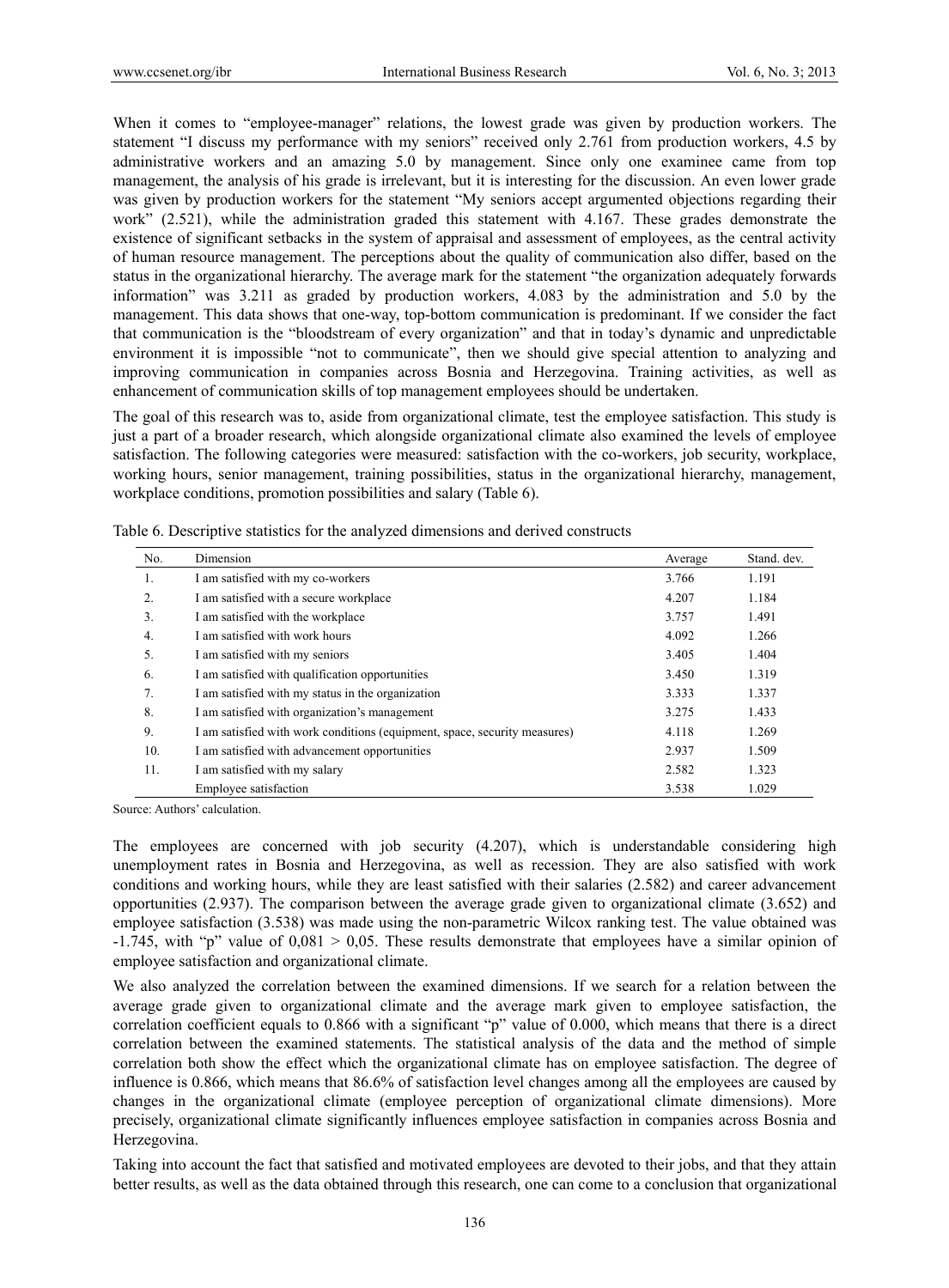climate directly influences long-term company success. Therefore, the top management of companies in Bosnia and Herzegovina should give a great deal of attention to various elements of organizational climate, as well as human resource management activities (starting from job and workplace design, to continuous education and training, career development, use of award systems and various non-material motivation strategies).

#### **3. Conclusion**

This paper presents a research on the relationship between organizational climate and job satisfaction where organizational climate was observed as a non-material motivational strategy. Organizational culture is considered a non-material motivational strategy in theory and practice, while organizational climate is considered as one of the three basic elements of organizational culture (or an outcome of organizational culture). Organizational climate intercedes work and interpersonal relations, and influences the processes of communication, problem solving, learning, motivation and efficiency. In this paper, organizational climate was measured according to 24 criteria (statements). A hypothesis which states that employees who are positioned higher in the company hierarchy have more positive opinions about the organization. The research was performed on a sample of 111 employees from production companies of different industrial branches: food, textile, wood and machine industry. On the basis of data analysis, it was concluded that opinions and ranking of organizational climate in companies across Bosnia and Herzegovina also vary according to the level held in the hierarchical structure. Those employed in the higher management of the organizational hierarchy have more positive opinions about the organization (3.5:4.3), which confirms our research hypothesis. A statistically significant difference in the grades given by employees from different organizational levels exists on six criteria (statements) in the organizational climate.

Through the method of factor analysis of the 24 criteria of organizational climate, four categories were defined. They explain 64.99% of the overall variability. The first category is dominated by individual responsibility for the quality of work performance, support for change, and acceptance and goal reaching. This category explains 26.29% of the overall differences in variables. The second factor, which refers to job qualifications, career advancement and conversation about work efficiency accounts for 25.012% of the overall variability. The third factor (loyalty) explains only 6.997% of the overall variability, while the lowest level of variability (6.69%) is accounted by the so called factors of compliments and positive attitudes.

Employee satisfaction was examined through 11 statements. It can be concluded that the employees are most satisfied with job security, while they are least happy with their salaries. It is obvious that top management attempts to avoid dismissing employees had motivational effects on BiH's business environment, which is characterized by high unemployment rates and recession. Lowering salaries and irregular payments had a negative effect on employee satisfaction. However, it can be concluded that job satisfaction is on a satisfactory level (3.538).

Through analyzing the correlation between organizational climate and job satisfaction, it was possible to conclude that organizational climate significantly influences job satisfaction, since the level of influence is 0.866. This means that 86.6% of all job satisfaction changes were influenced by changes in organizational climate.

Lastly, the correlation analysis clearly demonstrated that there is a significant direct relation between organizational climate and employee satisfaction, because the level of influence is 0.866. This means that 86.6% of all changes in job satisfaction were caused by changes in organizational climate, which implies that organizational climate significantly influences employee satisfaction in companies in Bosnia and Herzegovina. Resting on the fact that satisfied and motivated employees obtain better results, we can conclude that organizational climate directly influences company success. Therefore, in order for a company to survive and advance in the future, management of organizational climate, which stems from strong organizational culture where co-workers function according to the optimum of their abilities, is essential for contributing to the overall value of every organization.

#### **References**

Armstrong, M. (1990). *How to be an even better manager*. London: Rogan page.

- Buble, M. (2010). *Utjecaj organizacijskih varijabli na uspjeh programa unapređenja poslovnih procesa*. Split: Ekonomski fakultet Split.
- Bushell, H. M. (2007). *Quantitativbestimmung die Schluesselfuehrungsverhalten fuer das Verursachen einer erfolgreicher Kultur, die Angestellte bevollmaechtigt und organisatorische Leistung verstaerkt*. Toronto, Kanada: Gesundheit und Arbeit u. Wellnes-Konferenz.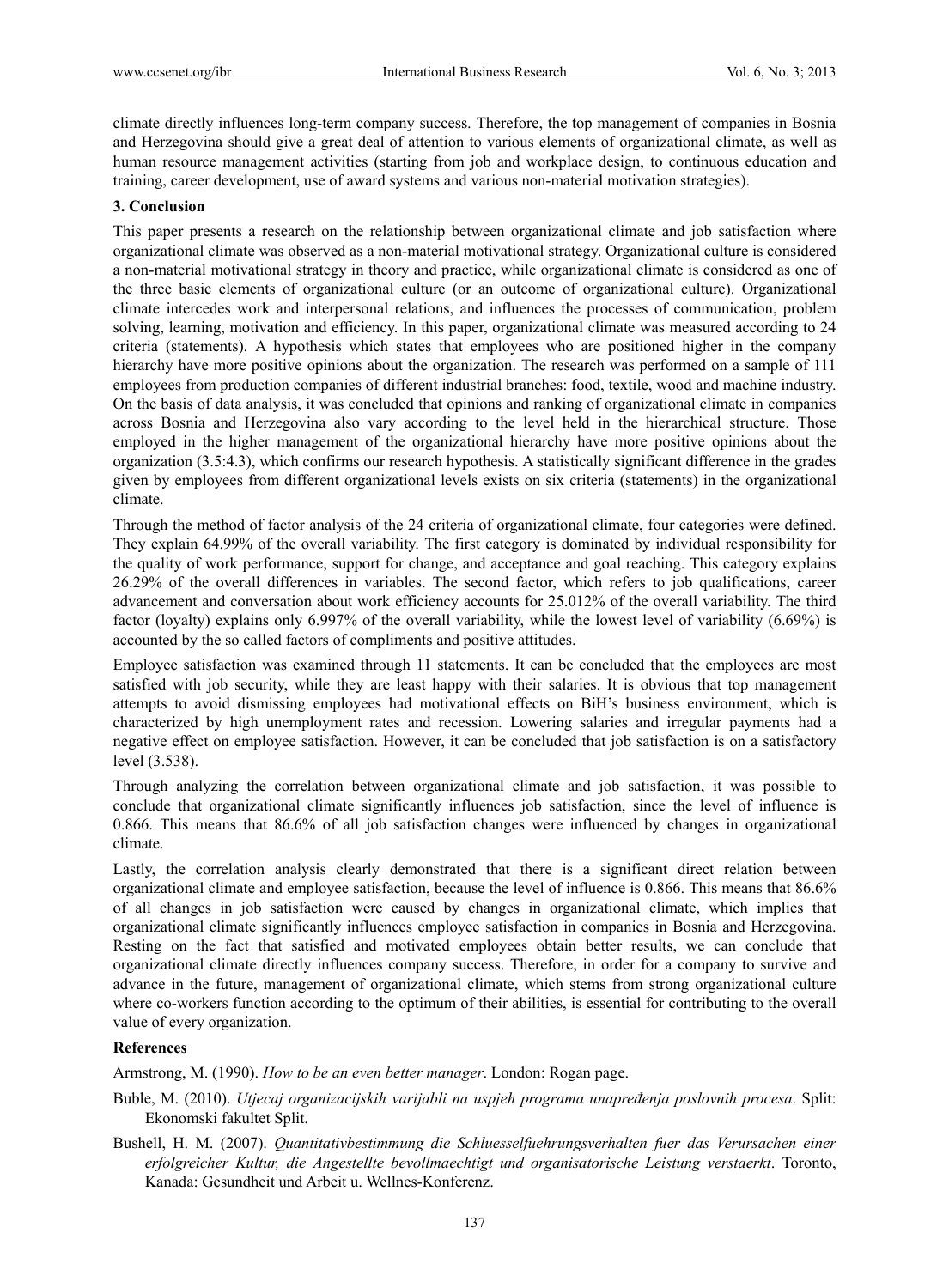- Ekvall, G. (1987). The climate metaphor in organizational theory. *Advances in Organizational Psychology: An International review*, 177-190.
- Forehand, G., & Von Gilmer, B. (1964). Environmental variations in studies of organisational behaviour. *Psychological Bulletin, 62*, 362-381. http://dx.doi.org/10.1037/h0045960
- Gray, R. (2001). Organisational Climate and Project Success. *International Journal of Project Management, 19*(2), 103-109. http://dx.doi.org/10.1016/S0263-7863(99)00060-5
- Hart, P. M., Greif, M. A., & Fassbinder, C. L. (1996). *Handbuch fuer die QPASS uebersicht*. Brisbane: Allgemeiner Sektor-Management Kommission.
- Hofstede, G. (1980). *Cultures Consequences: International Differences in Work-related values*. Newbury Park: CA, Sage.
- Jablin, F. M., Putnam, L. L., & Roberts, K. H. (1989). *Handbook of organizational Communication*. Newbury Park-London-New Delhi: SAGE Publications.
- Jaeger, S. T., Bedell, K. E., & Mumford, M. D. (2007). Klima fuer Kreativitaet: Ein quantitativer Bericht. *Kreativitaet-Forschung Journal, 19*(1), 69-90.
- James, L. R., & Sells, S. B. (1981). Psychological climate: Theoretical perspectives and empirical research. In D. Magnusson (Ed.), *Toward a psychology of situations: An interactional perspective* (pp. 275-295). Hillsdale: Lawrence Erlbaum.
- James, L., & Jones, A. (1974). Organizational Climate: A review of theory and research. *Psychological Bulletin, 12*, 1096-1112. http://dx.doi.org/10.1037/h0037511
- Kotter, J., & Heskett, J. (1992). *Corporate culture and performance*. New York: The Free Press.
- Kotter, J., & Heskett, J. (1993). *Die ungeschriebenen Gesetze der Sieger Erfolgsfaktor Firmenkultur*. Duesseldorf: Econ Verlag.
- Kroeber, A. L., & Kluckhohn, C. (1952). *Culture: A Critical Review of Concepts and Definitions*. Peabody Museum, Cambridge, MA.
- Lammers, C. J., & David, J. H. (Eds.). (1979). *Organizations Alike and Unlike: International and Interinstitutional Studies in the Sociology of Organizations*. London: Routledge & Kegan Paul.
- Leitl, M., & Sackmann, S. (2010). Unternehmenskultur als Erfolgsfaktor. *Harvard Business Manager*, January, 36-45.
- Lewin, K., Lippit, R., & White, R. K. (1939). Patterns of Aggressive behaviour in experimentally created 'Social Climate'. *Journal of Social Psychology, 10*, 271-290. http://dx.doi.org/10.1080/00224545.1939.9713366
- McMurray, A. J. (2003). The Relationship Between Organizational Climate and Organizational Culture. *The Journal of American Academy of Business, 3*, 1-7.
- Ouchi, G. W. (1981). *Teory Z: How American Management Can Meet the Japanese Challenge*. Reading, MA: Addison Wesley.
- Peters, T. J., & Waterman, R. H. (2000). *Auf der Suche nach Spitzenleistungen*. Landsberg am Lech: MVG-Verlag.
- Pettigrew, A. M. (1979). On Studying Organizational Cultures. *Administrative Science Quarterly, 24*, 570-581. http://dx.doi.org/10.2307/2392363
- Pritchard, R. D., & Karasick, B. W. (1973). The effect of organizational climate on managerial job performance and satisfaction. *Organizational Behaviour and Human Performance, 9*, 126-146. http://dx.doi.org/10.1016/0030-5073(73)90042-1
- Rahimić, Z. (2010). Menadžment ljudskih resursa, Sarajevo, Ekonomski fakultet u Sarajevu.
- Rose, D. M., & Greif, M. (2002). Hohe Leistung Arbeit Systeme, Stunde Praxis und hohe Miteinbeziehung: Eine Gruppe Niveauanalyse. *Akademie des Managements, Konferenz 2002*, Denver, USA.
- Rose, D. M., & Waterhouse, J. M. (2004). Erfahren des neuen allgemeinen Managements: Angestelltreaktion auf flexible Arbeit Praxis und Leistungsüberwachung. *Industrielle Beziehung- zwischen den Sozialpartnerneuropäische Konferenz*, Utrecht, die Niederlande.
- Rose, D. M., Douglas, M., Greif, M. A., & Linsley, C. (2002). Bilden der Stunde Arbeit: Zusammenstellung Handhaben des Verhältnisses: Verpflichtung und Arbeit Wirksamkeit. Australisches menschliche